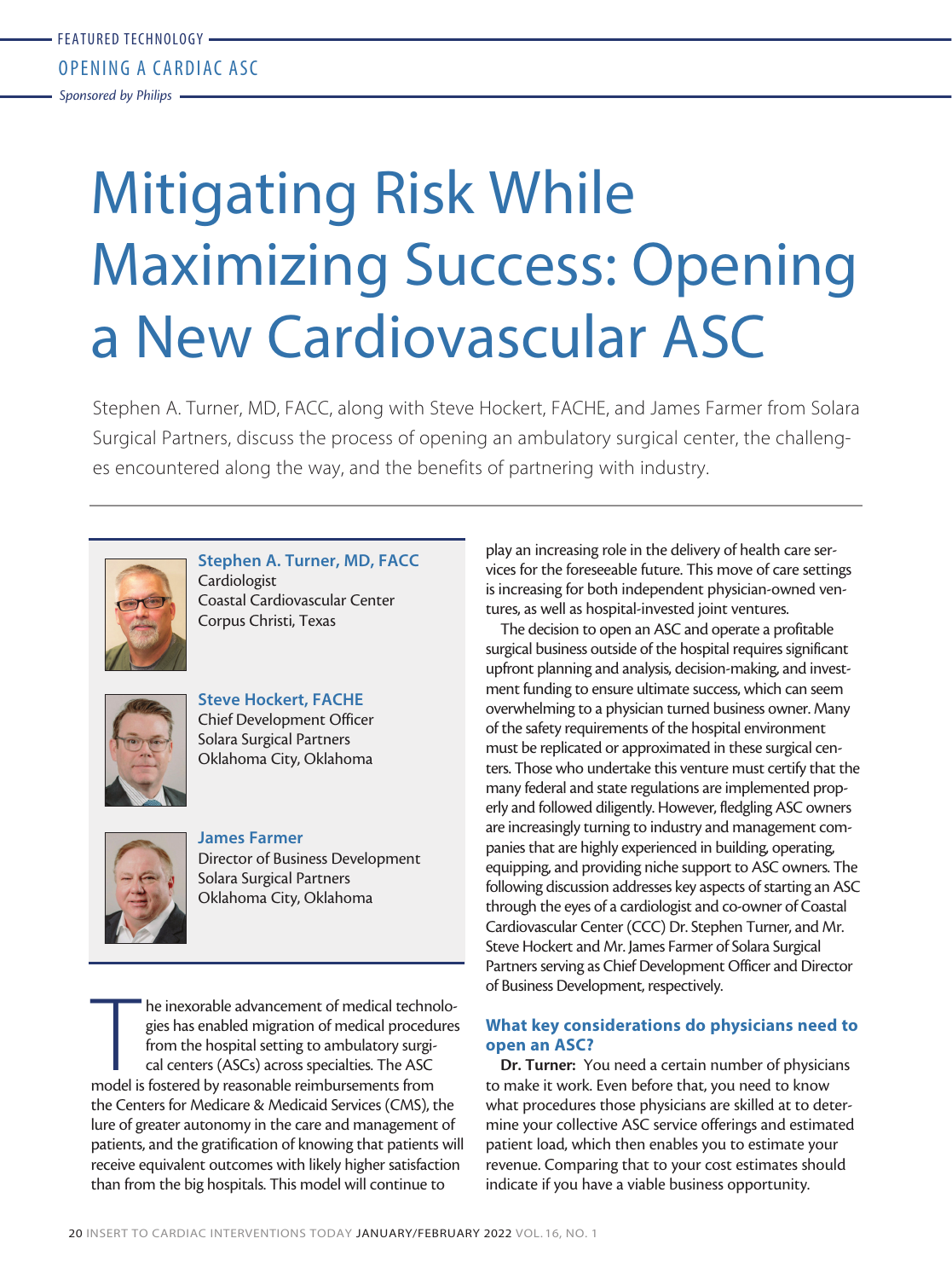For me, determining workload and number of physicians was straight forward. I had previously been one of several physician owners of an independent or "freestanding" cath lab just three blocks away from CCC, across from the main hospital. The hospital also had a share of ownership. Sometime around 2000, we put together a deal to have the hospital buy out our shares and then we entered into a management agreement with them to run their cath lab. We ended up managing it for about 6 years and although reimbursement was not nearly what it is today, we were profitable, saved the hospital more than \$20 million through efficiencies, and made a decent living. Importantly, the experience afforded us more surety on what our workload would be, our required physician staff, and revenue expectations when we moved into our ASC.

Estimating startup costs were likewise a little easier based on our prior work in the same locale. We're frugal, run a tight ship, and don't like to carry a lot of overhead or debt. We knew our largest expense would be the facility and outfitting capital equipment. Serendipitously, the building we ended up buying was ideal in terms of location, size, versatility, and cost and it had been used as a physician's clinic, so we were feeling smug at that point, and naively thought, "wow, it's already up to code for medical purposing—it should be a breeze outfitting as an ASC!" Unfortunately, it doesn't always work out this way. Luckily, we had the support of Solara Surgical Partners and Philips to overcome some of the obstacles we faced when converting this facility to an ASC. In fact, we saved about 6 to 8 months as a result of partnering with them.

In addition, you're not necessarily thinking about an exit strategy when you are just getting started, but that is an important consideration that should be factored in at the onset. Solara Surgical Partners helped us set up our partnership structure, designate a board of directors, and establish how the partners would exit the practice. Certainly, a goal of some physicians is to invest in the ASC as a partner, participate in growing it into a profitable ongoing business, conduct succession planning, and hopefully pull out an (increased) equity share when you retire. This was important for us as we have physicians who are approaching retirement, some who are middle aged, and a few who are just starting out.

## **When and why did you approach a management company to begin the process?**

**Dr. Turner:** Chance played a role. We'd been approached by an ASC south of town. They were looking for physician partners, but frankly the mix of skills they proposed seemed disjointed to us, so we passed. During the meetings, we'd been introduced to a Philips representative who was well

versed in ASCs and OBLs and how best to equip these models. He discussed a program called "SymphonySuite" whereby they make recommendations on how best to outfit our ASC, based on the types of procedures we employ, our estimated throughput, size of the facility, and available funding. What I appreciated most was his genuine interest in our long-term success. He didn't try to upsell us, rather he's been honest and frank since day one—and continues to be a valuable contributor to our success.

More pressing than the equipment, however, was the build out of our facility based on federal and Texas requirements regarding ASCs. Our Philips representative introduced us to a few management companies, and Solara Surgical Partners was chosen.

## **What services does Solara Surgical Partners provide for physicians or hospital groups?**

**Mr. Hockert:** Although not an explicit service, we feel two of our greatest values are that of stability and experience. We are a privately held, full-service management company that has been partnering with physicians for nearly two decades on projects throughout the United States, with an emphasis on ASC development over the last 10 years. We also manage primary care clinics, urgent care centers, and surgical hospitals. Broadening our responsibility into these areas makes us better ASC operators because we bring a more comprehensive understanding to the role that ASC's play in the value-based landscape of today's health care system. We deliver a fully transparent experience and therefore expect high engagement from our physician and industry partners, promoting the highest standard of business ethics in all that we do.

We bucket our core services into two areas: development and operations. Our development services team provides a turnkey solution for all the things necessary to open an ASC from project ideation to accreditation. In the case of CCC's project, we performed project feasibility analysis; syndicated the project; served as tenant representative throughout construction; established the general business infrastructure (such as accounting systems, policies and procedures, governance, etc.); performed liaison services for local, state, and federal officials as needed; as well as a myriad of other services. Our operational services team provides both direct and indirect functional support throughout the life of the relationship. Direct functions include services such as accounting, billing, coding and collection services, commercial contract analysis and procurement, as well as physician recruitment. Indirect support manifests through surveillance activity (such as mock surveys, variance analysis, etc.), and bringing ideas to the partnership that may enhance their community position in some manner.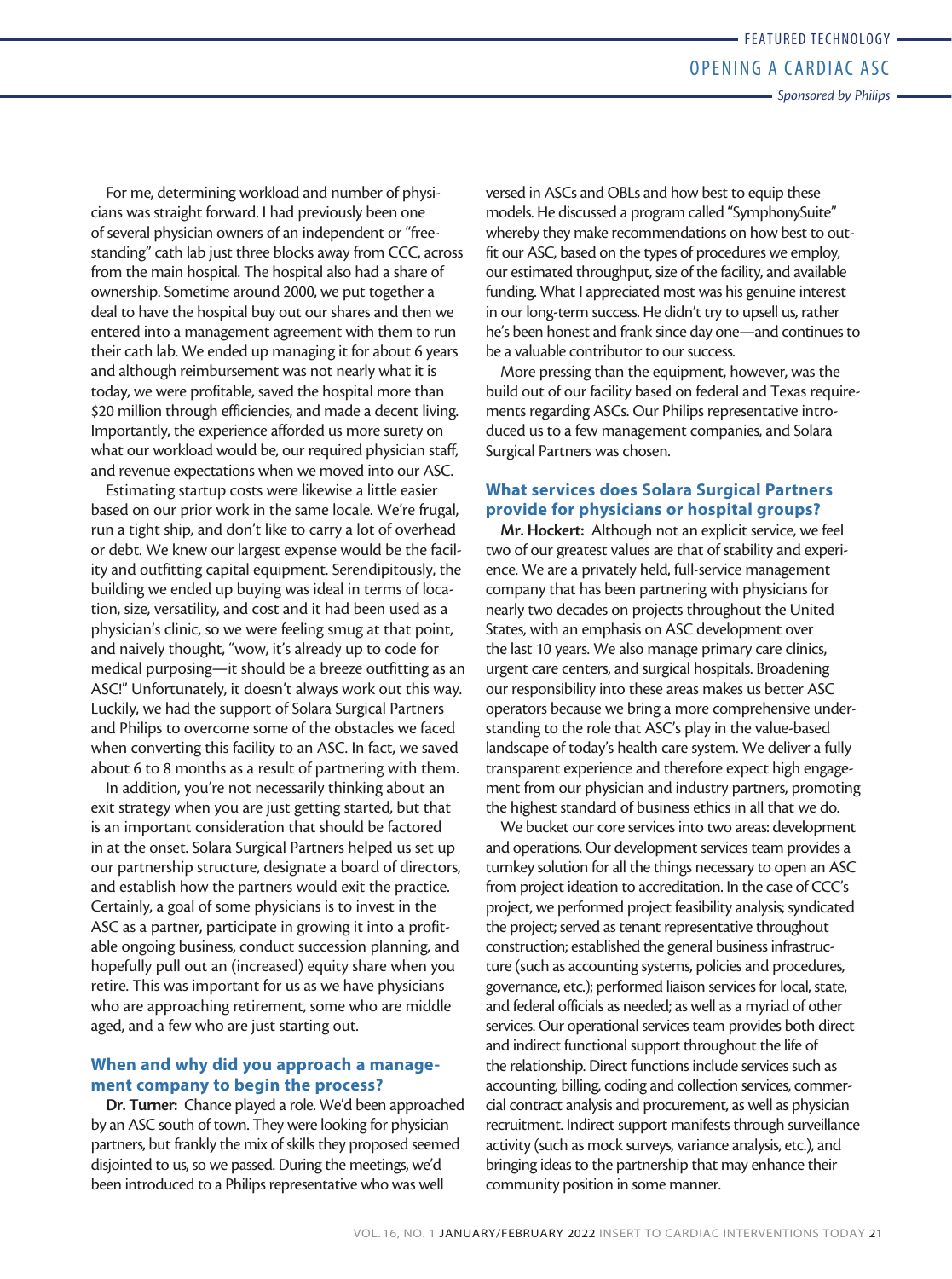*Sponsored by Philips*

**Mr. Farmer:** At the very beginning, some physicians might see us as a cost or just a back-office function. However, over time they will understand that we're here to help them run the business, brand the business, grow the business, enhance customer service, and recruit. They learn that they've partnered with a teammate to manage the business, provide best practices and innovation, and together make the ASC a success. That's our goal.

### **What was the biggest challenge in setting up the ASC?**

**Mr. Farmer:** The biggest challenge is always the facility design and construction, and the same is true for CCC essentially repurposing a physician clinic into an ASC that will deliver interventional cardiology services. We conducted a thorough review of the building before we even had a signed partnership agreement with CCC. We met with Dr. Turner, walked the spaces, took some measurements, made some notes, and I departed to go conduct a full review of the building. That included pulling local city codes, as well as identifying state regulatory requirements. We worked with state officials and received state approval before Dr. Turner purchased it. We didn't want him to buy a building he couldn't make into an ASC.

As a big investment, with many things that can go wrong, we conducted extensive review of requirements and devised three conceptual options before putting the project out for bid. A best practice included sending the offer only to architects and general contractors (GCs) who have experience with surgical facilities and who are highly regarded by the State's Department of Health. Each project has its own challenges and critical milestones, and we took nothing for granted.

**Mr. Hockert:** Undoubtedly, as James has suggested, every project involves a significant amount of risk. Our collective experience as a team can often predict circumstances before they arise and offer mitigating solutions. However, the inevitable pop up issues do surface and the CCC project was no different. The CCC physician team was great in that they gave us the freedom to do our job. James was the sole liaison to the GC which expedited sound decision-making and conflict resolution throughout the construction process. As such, we were able to complete the project on time, on budget, and followed with a successful Medicare accreditation survey and licensing issuance.

#### **What is Solara Surgical Partners' role in operations of the ASC?**

**Mr. Farmer:** Our development process technically ends with a successful CMS survey. Our operational team begins integrating into the center during the development process, well before the construction is completed. It is at this time we begin interviews to fill the center's leadership needs, initiate governance activity, and strategically plan for related orientation and training needs. As the operations team works through the transition, they'll memorialize vendor agreements, mature committee structures, order supplies, finalize accounting infrastructure, tie-up any loose ends on the banking front, and queue up the many applications required to obtain licensure and commercial contracts.

**Mr. Hockert:** Management companies are a bit nuanced in that they may value certain activities over another and develop themselves around that. With nearly two decades of experience, we've chosen to focus on revenue cycle operations as one component of our core service. This service is included in our management fees and is not outsourced to a third party. We feel this is a true benefit for surgery centers that otherwise lack a system of "checks and balances." We've also invested heavily in analytics and internally developed our own ASC analytics platform, which provides just-in-time access to all relevant ASC operational indicators, driving transparency in our partnerships.

## **How has partnering with industry helped you achieve your goals? Would you recommend leveraging the support of industry or management companies to others?**

**Dr. Turner:** I certainly knew about Philips and the great equipment they sell to the hospitals. I was less knowledgeable, however, of the extent of services they offer. From capital financing to advisory services, to education and training, as well as a phenomenal vendor network, they are experts in virtually all things health care. We did go with Philips for our capital equipment, and we are participating in their rewards program that enables us to earn financial rebates for device purchases to put toward our equipment loan. They guided us on the type and size of equipment we needed based on our procedures, the floor to ceiling height, our energy capacity, space considerations, and so forth. Solara Surgical Partners has also been a great partner and a Philips recommendation. As an equity partner, they performed phenomenally for us during the retrofit. The extent of the build out was a surprise to me. We bought a building, knew it had been a physician's office, had it inspected, but still there were decisions to be made every step along the way. Solara Surgical Partners guided us through them all, giving the pros and cons to each of the options they presented. And, in terms of just every day dealings with the architects and the inspection and the contractors, Solara Surgical Partners drove them hard because we had a timeline we needed to stick to. Now,